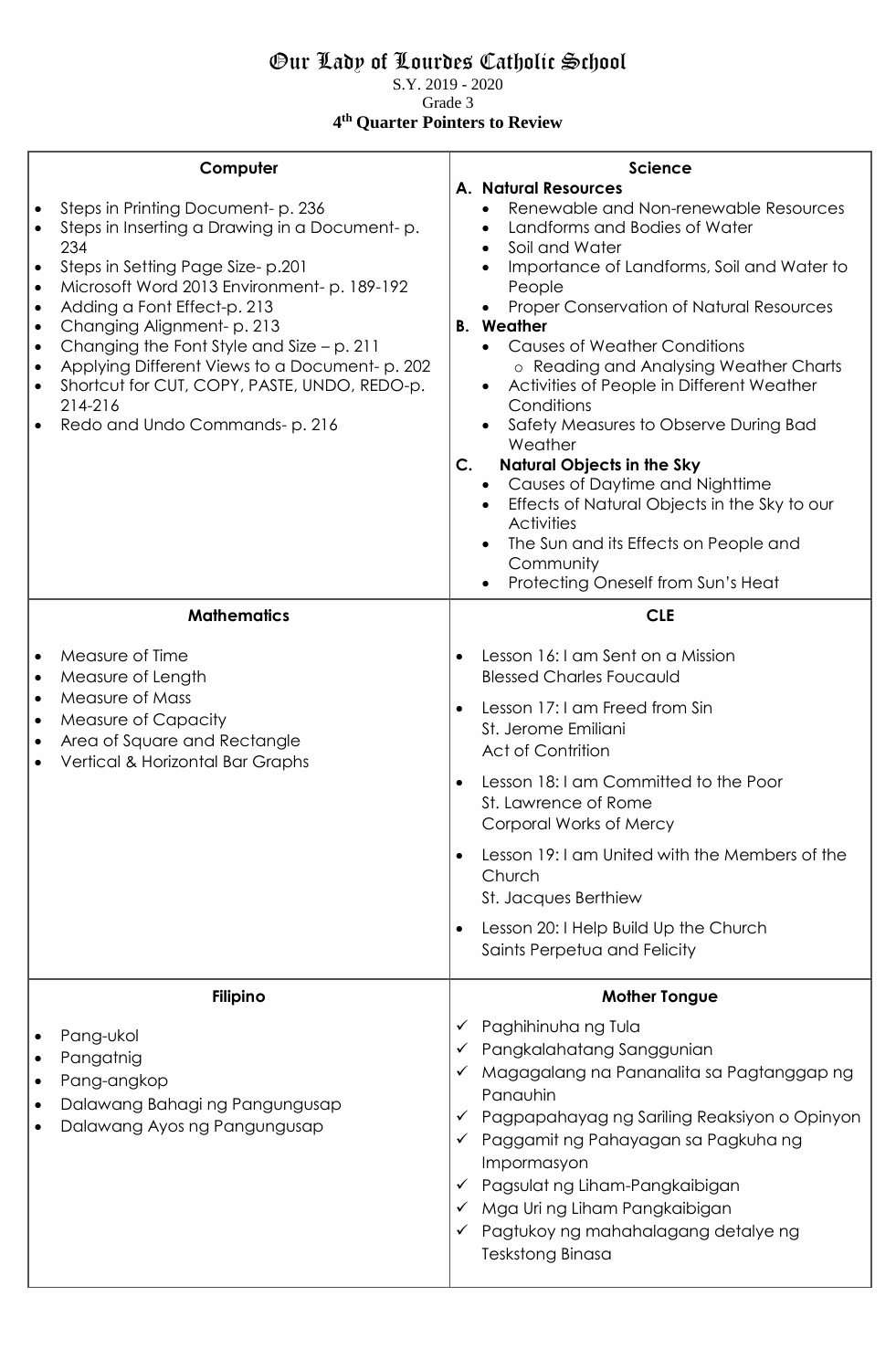| <b>Araling Panlipunan</b>                                                                                                                                                                                                                                                                                                            |                                                                                         | <b>Art (Practical Test)</b>                                                                                                                                                                                                                                                                                                                                                                                                 |
|--------------------------------------------------------------------------------------------------------------------------------------------------------------------------------------------------------------------------------------------------------------------------------------------------------------------------------------|-----------------------------------------------------------------------------------------|-----------------------------------------------------------------------------------------------------------------------------------------------------------------------------------------------------------------------------------------------------------------------------------------------------------------------------------------------------------------------------------------------------------------------------|
| Aralin 1: Mga Hanapbuhay Produkto, at Kalakal<br>sa Aming Lalawigan at Rehiyon - pp. 314 - 336<br>Aralin 2: Kabuhayan sa Aking Lalawigan,<br>Mapauunlad sa Pamamagitan ng Kalakalan -<br>$337 - 357$<br>Aralin 3: Ang Pamahalaang Panlalawigan - pp.<br>$358 - 375$<br>Aralin 4: Mga Paglilingkod ng Pamahalaan - pp.<br>$376 - 399$ | $\bullet$                                                                               | <b>Bring the following for the Mask Designing</b><br>Plain white mask (made of cardboard or<br>$\circ$<br>folder)<br>crayons, color pencil or oil pastel<br>$\circ$<br>pencil and marker<br>$\circ$<br>other art materials that you want to put<br>$\circ$<br>on the mask                                                                                                                                                   |
| <b>Music (Practical Test)</b>                                                                                                                                                                                                                                                                                                        |                                                                                         | <b>PE (Practical Test)</b>                                                                                                                                                                                                                                                                                                                                                                                                  |
| Prepare a printed copy of Leron Leron Sinta, Pen<br>Pen de Sarapen, or Bahay Kubo.                                                                                                                                                                                                                                                   | $\bullet$                                                                               | Prepare a 10 dance step using movement<br>Activities.                                                                                                                                                                                                                                                                                                                                                                       |
| <b>Health</b>                                                                                                                                                                                                                                                                                                                        |                                                                                         | <b>English</b>                                                                                                                                                                                                                                                                                                                                                                                                              |
| Lesson 1: Road Safety Practices as a Pedestrian<br>Lesson 2: Road Safety Practices as a Passenger<br>Lesson 3: Road Hazards and Accident Prevention                                                                                                                                                                                  | $\bullet$<br>$\bullet$<br>$\bullet$<br>$\bullet$<br>$\bullet$<br>$\bullet$<br>$\bullet$ | Use degrees of adjectives in making comparison<br>(positive, comparative, superlative)<br>Recognize adverb of manner<br>Note details about the informational text read<br>ask and respond to questions about the<br>informational text read<br>Use the most frequent occurring prepositions<br>Interpret simple graph and tables<br>Compare and contrast the information read<br>Draw conclusion about the information read |

Reminder:

- **•** Be at school at 7:30 AM
- **•** Wear complete school Uniform and ID
- **•** Bring the following:
	- o Long Folder
	- o Sharpened pencils
	- o Crayons
	- o Eraser
	- o Sharpener
	- o Test Permit
	- o Student Diary
	- o Snacks

**•** *Strictly no borrowing of materials during exam day*

## **Prepared by:**

**Mr. Marlou T. Gallardo** 

*Adviser*